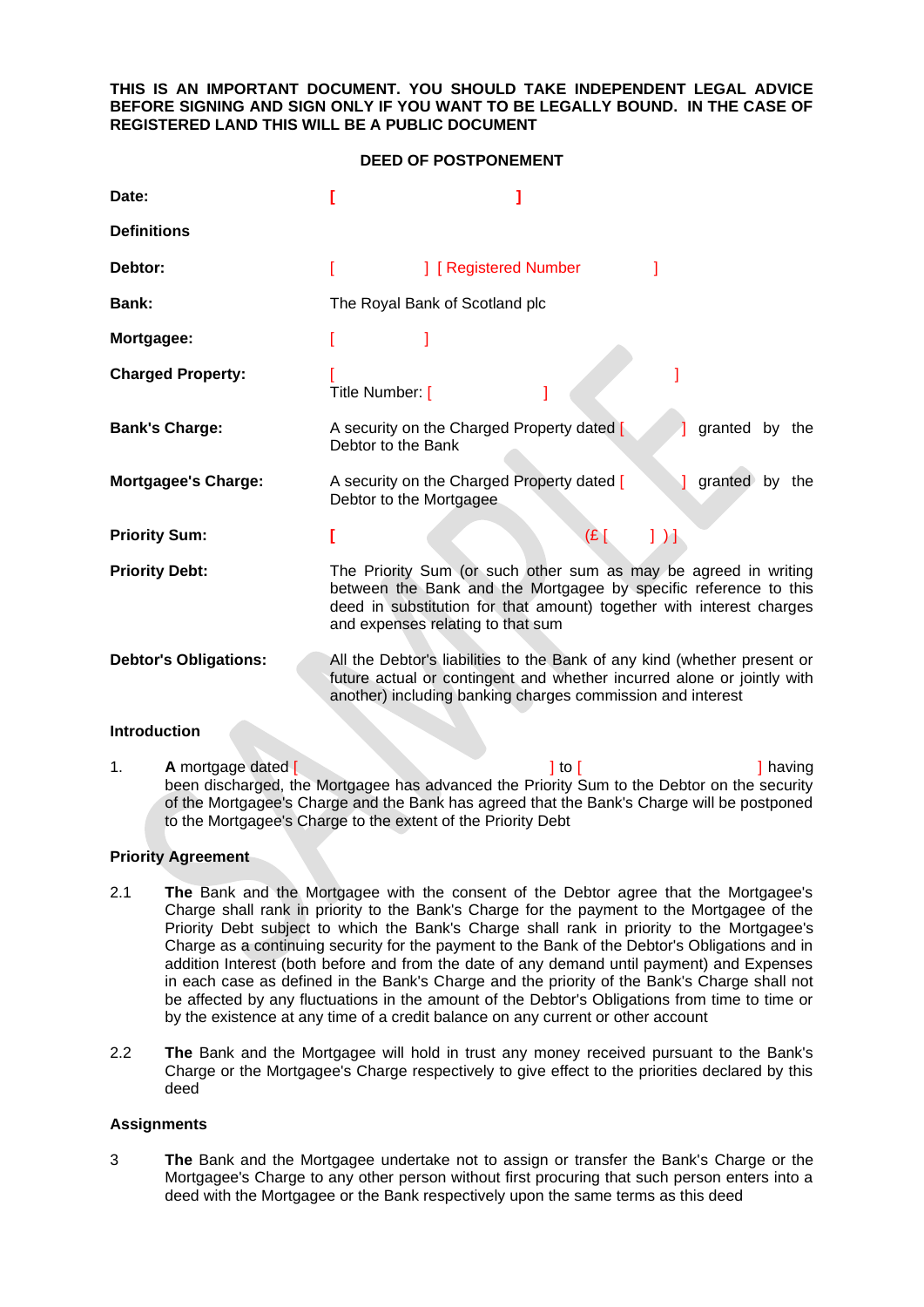## **Governing Law**

4 **This** deed shall be governed by and construed in accordance with English law

## **Interpretation**

5 **The** expressions "Bank" and "Mortgagee" where the context admits include their respective successors in title and assigns

# **Registered Land**

6 **The** parties acknowledge that in the case of Registered Land this deed will require registration and will be a public document

**In Witness** of which this deed has been duly executed

| Executed and Delivered as a deed by<br>the Mortgagee                                                                                   | <b>Director</b>                                                                              |
|----------------------------------------------------------------------------------------------------------------------------------------|----------------------------------------------------------------------------------------------|
|                                                                                                                                        | Director/Secretary                                                                           |
| Where only one Director signs, a witness is required                                                                                   |                                                                                              |
| Signed by the Director in the presence of:                                                                                             |                                                                                              |
| Witness' signature                                                                                                                     |                                                                                              |
| Witness' name in full                                                                                                                  |                                                                                              |
| <b>Address</b>                                                                                                                         |                                                                                              |
| Occupation                                                                                                                             |                                                                                              |
|                                                                                                                                        |                                                                                              |
| <b>Executed and Delivered as a deed</b><br>for and on behalf of the Mortgagee<br>by a duly authorised Attorney<br>in the presence of:- |                                                                                              |
| Witness' Signature - Mortgagee Employee                                                                                                |                                                                                              |
| note should be deleted before the Deed of Postponement is printed for execution]                                                       | DRAFTING NOTE: Please select the correct signing block from the options below. This drafting |
| [Debtor - Individual or Partnership]                                                                                                   |                                                                                              |
| <b>Executed and Delivered as a deed by the first</b>                                                                                   |                                                                                              |

| <b>Executed</b> and <b>Delivered</b> as a deed by the mist<br>named Debtor | Signature of Owner |
|----------------------------------------------------------------------------|--------------------|
| in the presence of:                                                        |                    |
| Witness' signature:<br>Witness' name in full:                              |                    |
| Address:                                                                   |                    |
|                                                                            |                    |
|                                                                            |                    |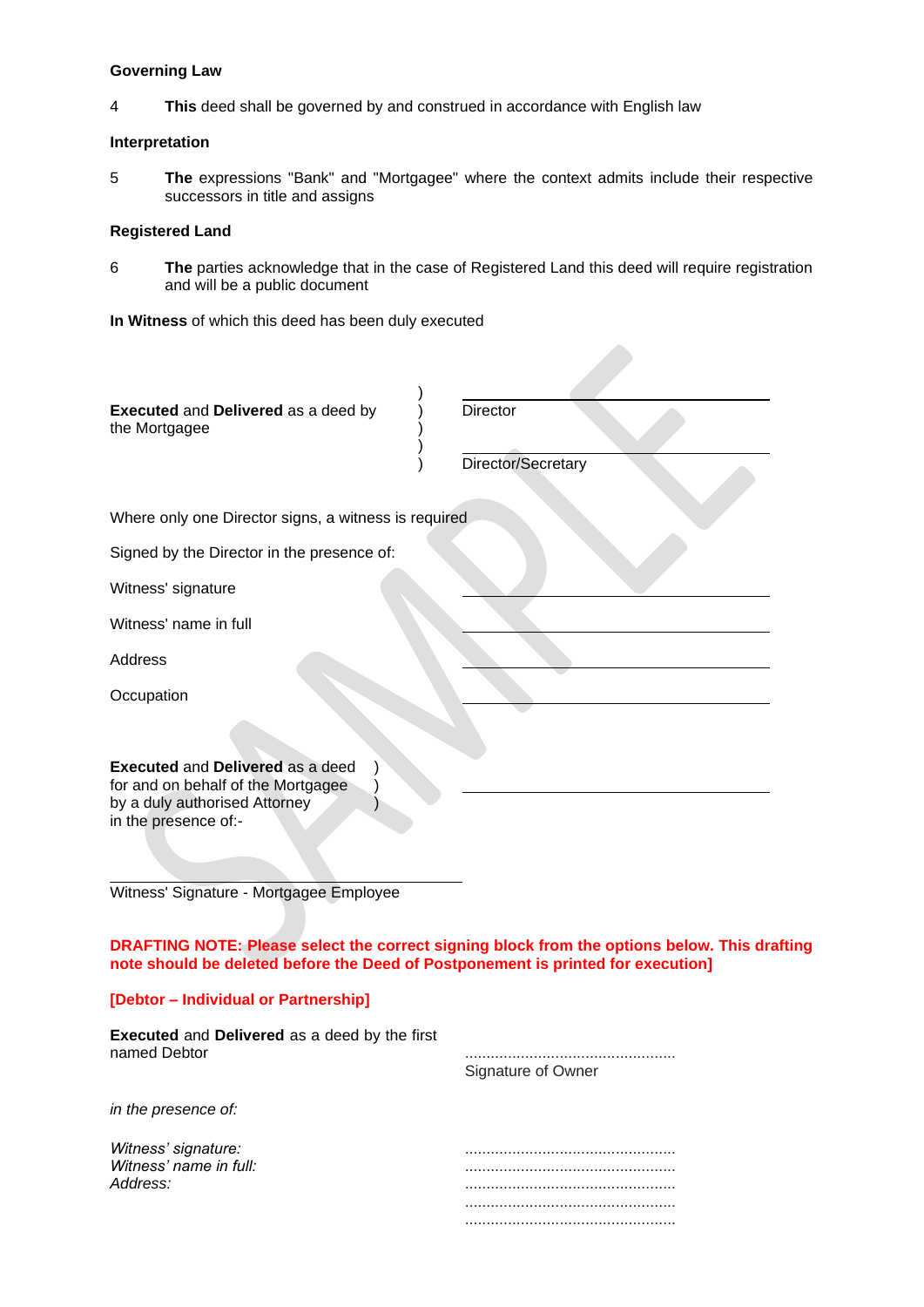*Occupation:* .................................................

| <b>Executed</b> and Delivered as a deed by the<br>second named Debtor | Signature of Owner        |
|-----------------------------------------------------------------------|---------------------------|
| in the presence of:                                                   |                           |
| Witness' signature:<br>Witness' name in full:<br>Address:             |                           |
| Occupation:                                                           |                           |
| <b>Executed and Delivered as a deed by the third</b><br>named Debtor  | Signature of Owner        |
| in the presence of:                                                   |                           |
| Witness' signature:<br>Witness' name in full:<br>Address:             |                           |
| Occupation:                                                           |                           |
| <b>Executed</b> and Delivered as a deed by the<br>fourth named Debtor | Signature of Owner        |
| in the presence of:                                                   |                           |
| Witness' signature:<br>Witness' name in full:<br>Address:             |                           |
| Occupation:                                                           |                           |
| [Owner - Company/LLP incorporated in England and Wales]               |                           |
| Executed and Delivered as a deed by the<br>Debtor                     | Director/Member           |
|                                                                       | Director/Secretary/Member |

If there is only one signature, which must be that of a Director/Member, a witness is required.

Signed by the Director/Member in the presence of:

| Witness' signature:    |  |
|------------------------|--|
| Witness' name in full: |  |
| Address:               |  |
|                        |  |